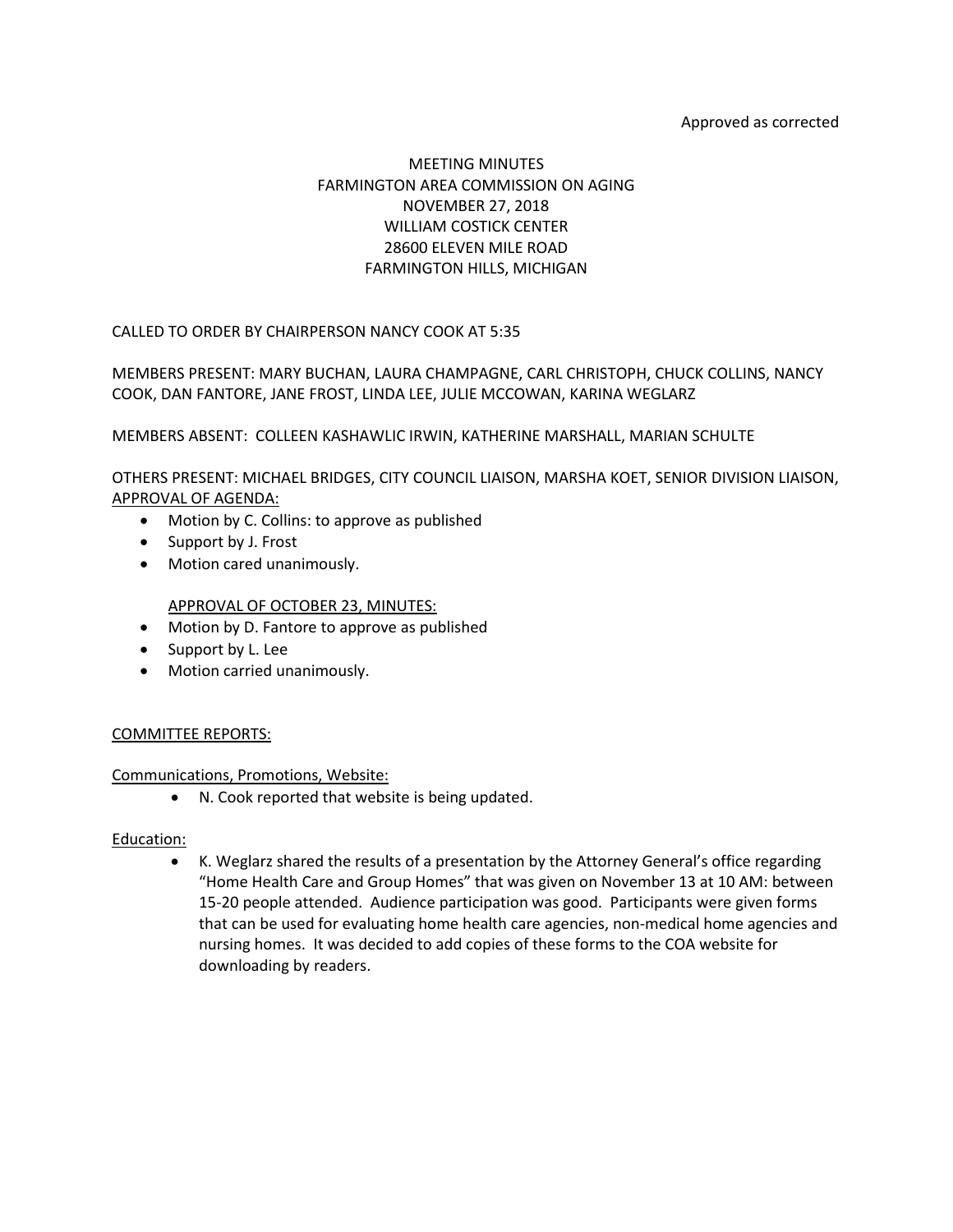Commission on Aging November 27, 2018 Page 2

## Community for a Lifetime:

- Community Gardening: members met with the assistant to the Mayor of Farmington who explained that there are lots available on Chesley Street that are available for rental by interested citizens. There is also room for further expansion.
- K. Marshall contacted the editor of Farmington Hometown Life regarding a column featuring topics of concern for seniors. He said such material is not a popular read, but he has agreed to meet with COA representatives. J. Frost asked for suggestions about possible topics. Discussion followed.
- J. McGowan is waiting for input from the Oakland County Senior Advisory Council regarding a project that addresses financial exploitation of seniors. She mentioned Law Day on May 2 at the Costick Center and another on May 22 at the 12 Mile Farmington Community Library.

### Resource Directory:

## Volunteer Recognition:

- Volunteer breakfast will be held on April 4, 2019 at 9am
- Discussion of Margaret Loridas diamond award, gold award and a new award to given to a business or organization that benefits seniors in the community.
- Jane Frost will visit Busch's grocery store to interview the manager. Buschs is a contender for this award.

### Senior Division Report:

- M. Koet reported 3 programs on financial exploitation are scheduled at the Costick Center.
- 450 meals were served at the Community Thanksgiving Dinner on November 14; an additional 150 Meals on Wheels clients benefited from the food.
- 12/4 shredding will be available.
- Yvonne's Treasures (the senior gift show) needs donations.
- At the January, 2019 meeting Jeff King, Farmington Hills Police Dept., will present a program that deals with vulnerable citizens.

### OLD BUSINESS:

### NEW BUSINESS:

• In January, 2019 nominations for the 2019-2020 COA officers will be accepted. Election will be held in February.

### AMBASSADOR REPORTS:

• C. Christoph reminded the members that the Parks and Rec's 5-year master plan is due in February. This is necessary for state funding.